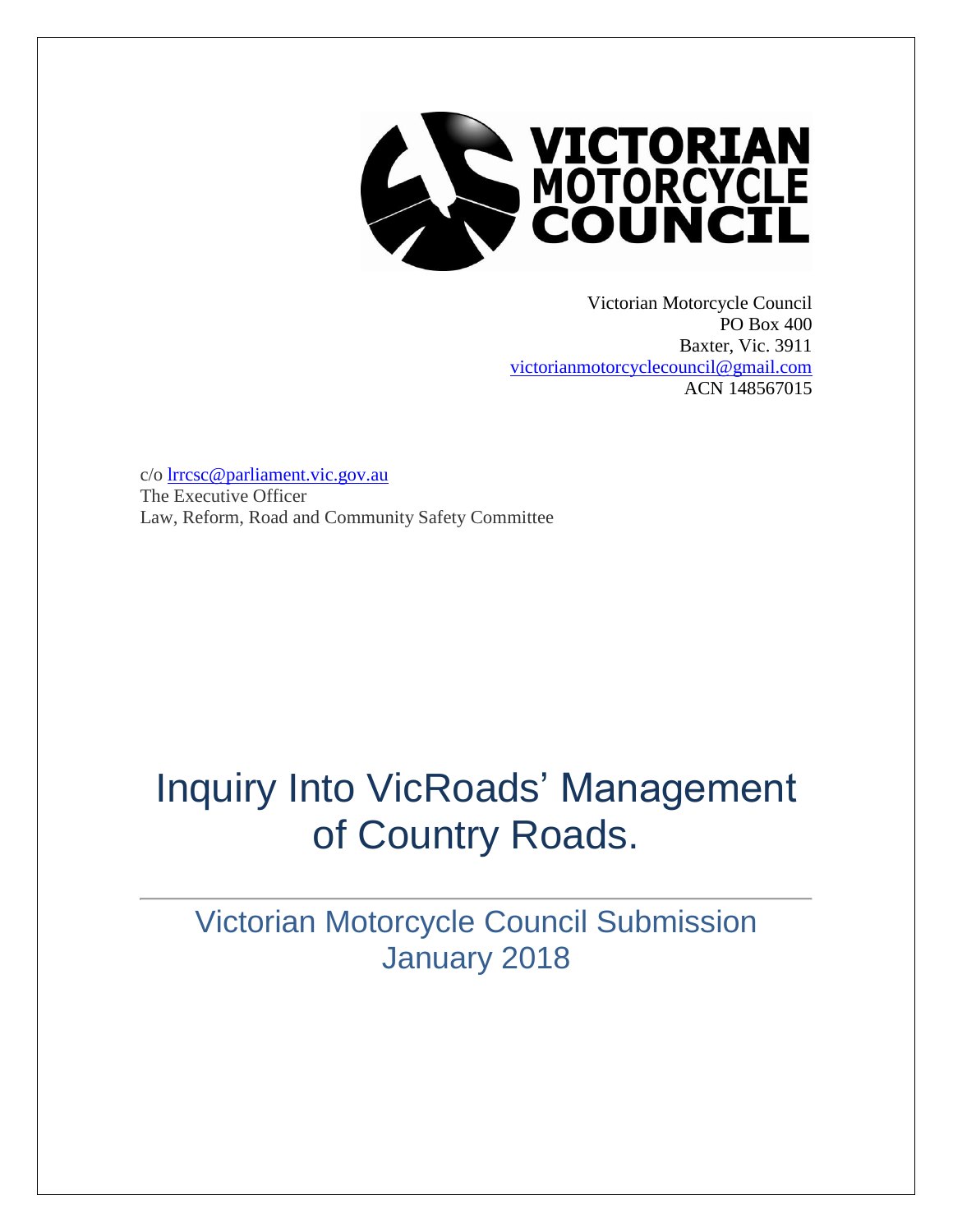## About this submission:

The Victorian Motorcycle Council (VMC) welcomes the opportunity to present a submission to the Victorian Parliamentary Inquiry into VicRoads' management of country roads.

The Victorian Motorcycle Council was created to represent the interests of all motorcyclists, motorcycling organisations and relevant stakeholders in Victoria. The Victorian Motorcycle Council is represented on the Australian Motorcycle Council, the peak motorcycle body in Australia.

This submission is focussed on motorcycle related input with respect to the inquiry's terms of reference and while primarily authored by Rob Salvatore B.Eng RoSPA(Dip) and current Chair of the VMC, it takes into account a wide range of motorcyclist views on the matters in question.

The information included in this submission is for all intents and purposes, factual, correct, accurate and relevant.

The VMC and/or its associates are available to expand on any of the points contained within this submission, or available to consult further on related matters not covered in this submission.

#### Definitions:

| Motorcycle | $=$ | Any single track powered two/three <sup>1</sup> wheeler vehicle |
|------------|-----|-----------------------------------------------------------------|
| MSL        | $=$ | Motorcycle Safety Levy                                          |
| <b>RR</b>  |     | Road Rule                                                       |
| <b>TOR</b> | $=$ | <b>Terms of Reference</b>                                       |
| <b>VMC</b> |     | Victorian Motorcycle Council                                    |
| <b>WRB</b> |     | Wire Rope Safety Barrier                                        |

<sup>&</sup>lt;sup>1</sup> Scooters such as the Piaggio MP4 have three wheels but are considered to be "narrow track" vehicles that behave like single track vehicles. There are also larger narrow track motorcycles that fit into this category. Motorcycles such as the Can-Am Spyder and other "trikes" don't meet this definition and will be specifically mentioned where relevant.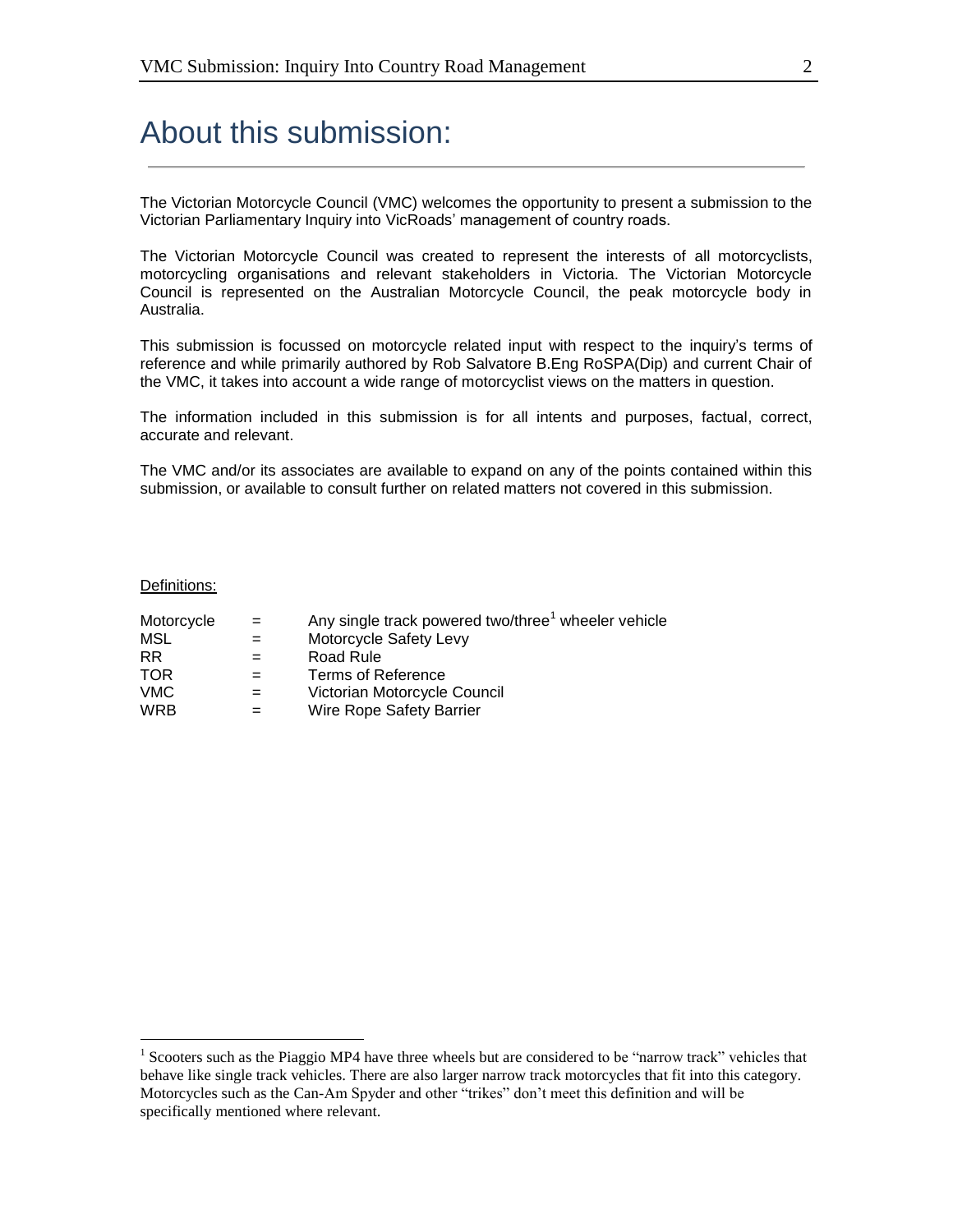#### **Terms of Reference**

This submission will be broken down into sections following the Terms of Reference (TOR) as laid down at: [https://www.parliament.vic.gov.au/lrrcsc/inquiries/article/3220,](https://www.parliament.vic.gov.au/lrrcsc/inquiries/article/3220) covering four areas of consideration:

- 1. the effectiveness of VicRoads in managing country roads;
- 2. the existing funding model and its lack of effectiveness for country Victoria;
- 3. the lack of consultation with regional communities and their subsequent lack of input into prioritising which roads are in dire need of repair; and
- 4. the option of dismantling VicRoads and creating a specific Country Roads organisation and separate Metropolitan Roads body.

The nature and tenor of the TOR's indicate little doubt that there are areas for improvement in VicRoads' management of country roads. This submission therefore acknowledges that starting point and will focus on providing constructive information and input on motorcycle matters related to these TOR's.

#### **Concluding Comments:**

The great majority of Victorian motorcycle license holders are based in the major population centres of Victoria. A very large proportion of them would utilise country roads as part of recreational travel, primarily on weekends. Each time they ride, they bring with them a "cold eyes review" of sorts and any deterioration of the road network stands out from one ride to the next. They routinely report such things as broken pavement and increasing numbers of potholes as well as other hazards including the proliferation of Wire Rope Barriers. These issues stand out since they have an intrinsic connection to rider safety and it's via this mechanism that riders assess the effectiveness of the management of Victoria's Country Roads.

This submission is primarily focussed on the first two terms of reference which reflects the greatest degree of obtained input. It makes recommendations regarding road repair and management, use of Wire Rope Barrier systems and funding models that include the removal of the motorcycle safety levy.

The VMC is available to discuss or expand on any point raised in this submission at a mutually convenient time.

> Rider road safety is intrinsically linked to the condition of the roads. Anything that improves the management of country roads will improve the safety of motorcyclists on those roads.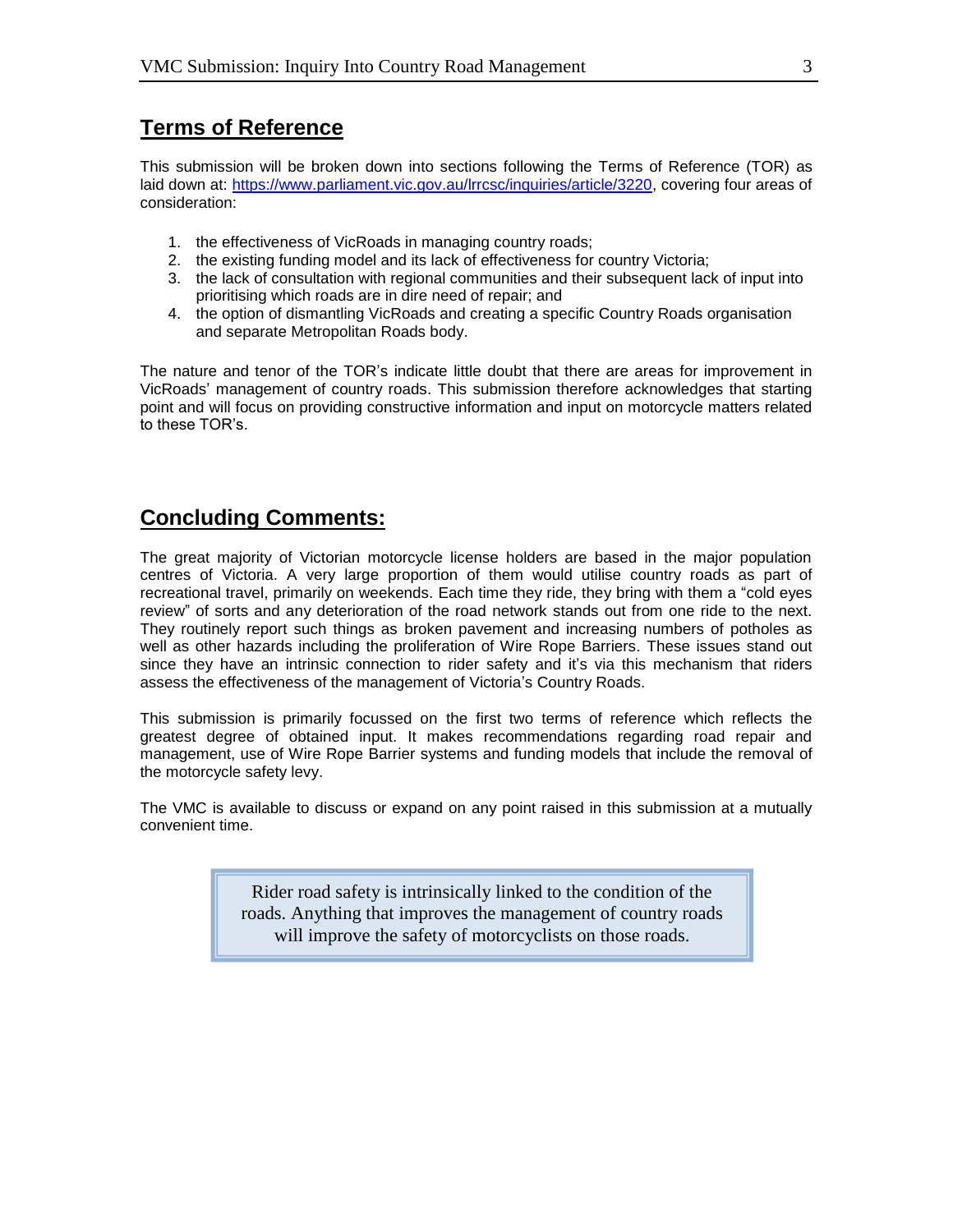#### **1/The Effectiveness of VicRoads in Managing Country Roads.**

There is ample evidence in the media and other public channels to show that the number of unrepaired and poorly maintained country roads has been increasing over the last decade. This



has largely been correlated in multiple reports and media articles to the year upon year decrease in the funding received by VicRoads. However, this funding decline has been somewhat reversed in the last year or two and VicRoads and the entire departmental road transport structure has undergone significant change in part to address these kinds of  $isue's^{2/3}$ . These changes are welcomed by motorcyclists that utilise country roads for transport and recreation since road engineering and pavement surface issues are one of the most significant factors impacting

motorcycle safety, as stated in Vicroad's own "Making roads motorcycle friendly guide."<sup>4</sup>

With that said, anecdotal reports from motorcyclists abound in respect of:

- potholes on country roads,
- broken or damaged pavement at critical positions in bends and curves,
- loose and unswept stones littering the road after poorly made road repairs,
- rocks, sand and detritus littering the roads from unsealed shoulders and driveways, and
- a proliferating network of Wire Road Barriers, often reported to be placed in locations that are inconsistent with motorcycle safety.

Even though funding has improved, this suggests that there remains a backlog of work to be caught up on. One way to make VicRoads' limited resources more effective from the point of view

of riders, is if VicRoads and its contractors applied VicRoads' own "Making road motorcycle friendly guide"<sup>4</sup> fully and consistently. This would go a long way to improving the state of roads for motorcyclists, and in fact for all road users, as a road that is safer for motorcycling is safer for all road users.

Another aspect of managing Victoria's country roads is managing safety on Victoria's country



roads. Beyond road design and defect issues discussed above, effective management of road safety has been driven by the Towards Zero program which has a strong focus on the use of barriers, in particular Wire Rope Barriers.

If all levels of government and its agencies gave greater credence to motorcycling concerns regarding the use, location and placement of WRB's, particularly on popular rider trafficked roads,

<sup>2</sup> www.heraldsun.com.au/news/victoria/andrews-government-announces-online-portal-to-provide-realtime-information-on-country-roads/news-

story/ef4368c9b663e9ee0448c3625ad4b670

<sup>3</sup> www.premier.vic.gov.au/a-simpler-more-coordinated-transport-system-for-victoria/

<sup>4</sup> www.vicroads.vic.gov.au/~/media/files/technical-documents-new/miscellaneous-guidelines/making-roads-motorcycle-friendly.pdf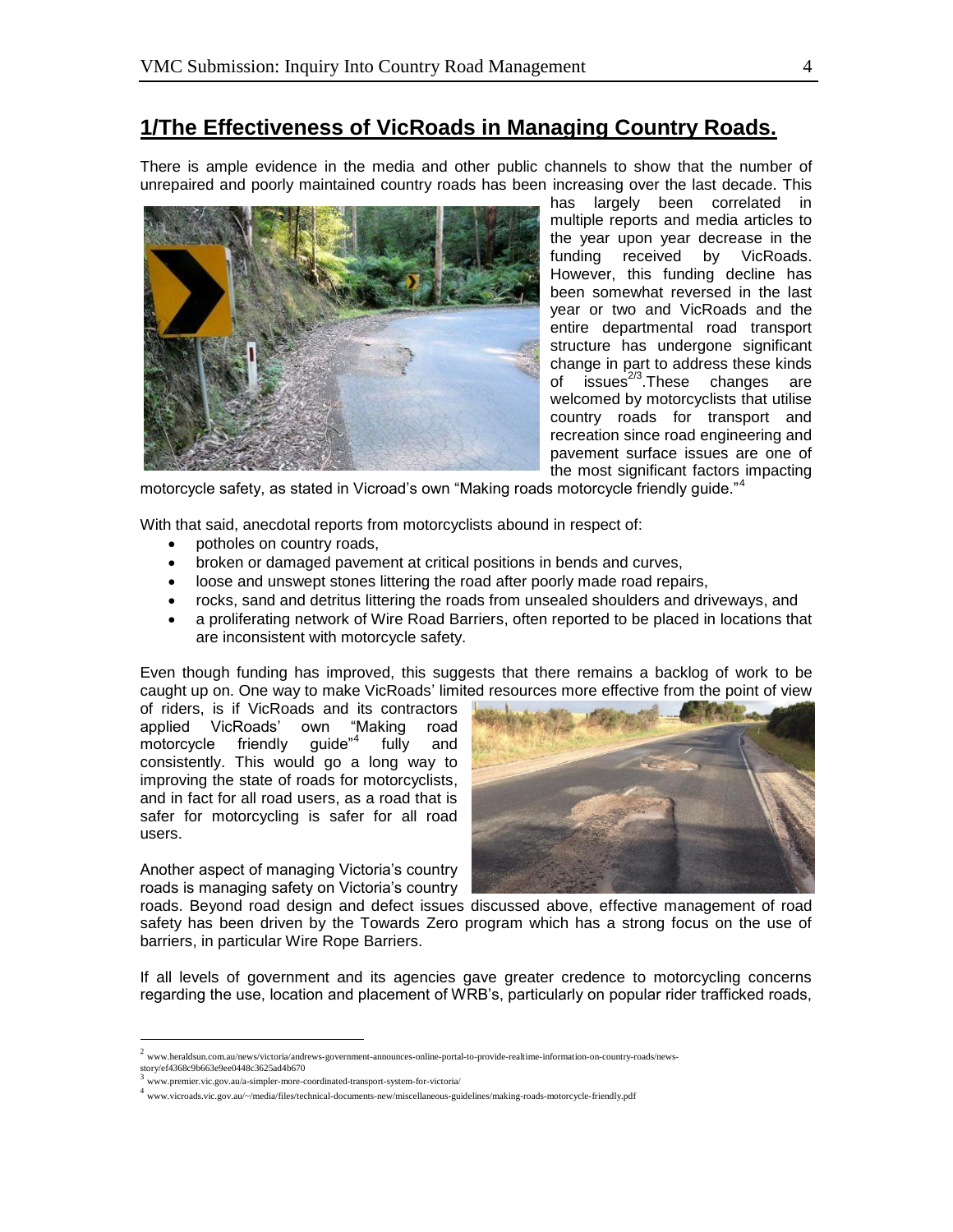Victorian Motorcyclists would perceive a significantly improved and safer country road network / system. There are alternative barrier systems that could be employed.

The government's Towards Zero website tries to debunk rider concerns about WRB's<sup>5</sup>. It argues that the evidence shows that both rider and non-rider road injury stats are reduced on WRB



treated roads and on balance that makes WRB's acceptable. In the case of riders however, this improved metric is more likely to be due to riders changing the way that they ride on such roads utilising hyper vigilance and greater conservativeness, than from any direct benefit provided by WRB's. Some in government and road safety might argue that achieving improved motorcycle safety outcomes via an unintended path is still a positive outcome. In that case, every motor vehicle should have a sharp spike fitted to its steering wheel. The analogy is not as incongruous as the carcentric would like to think. The hazard represented by the spike should bring about changes in driving behaviour, just as the hazard represented by WRB's does in riders.

There is evidence that in the event of a barrier collision, WRB roads are more likely to result in trauma for motorcyclists than for other road users. <sup>6778/9/10/11</sup>

It is a vexed issue since road safety barriers do improve road safety by restraining the path of wayward vehicles, however even barrier manufacturers recognise that riders face a higher hazard and have a greater risk of injury from their products. As a result, they offer "motorcycle friendly" additions including additions to WRB barrier systems<sup>12</sup>. (Figure: stack cushion for a WRB post). To that end, we have noted the use of the stack cushion on some WRB treatments, but despite their intent, their effectiveness is unproven. Motorcycle crash testing data confirming improved outcomes from most such additions is virtually nonexistent.





A possible alternative barrier treatment is known as ezyguard<sup>13</sup>. With a similar foot print to WRB, utilising similar flexible restraining principles and more readily able to provide a sliding surface, it has potential to address the real and perceptual concerns raised by WRB's.

Riders will always consider roads treated with WRB's as more hazardous and given the evidence, so should all road users, agencies and levels of government. The effective management of country roads includes the management of

<sup>11</sup> http://www.mccofnsw.org.au/a/137.html

<sup>5</sup> https://www.towardszero.vic.gov.au/news/articles/flexible-barriers-how-they-work-and-the-cheese-cutter-myth

<sup>&</sup>lt;sup>6</sup> http://www.eurorap.org/library/pdfs/20081202\_Bikers.PDF<br><sup>7</sup> http://epubl.ltu.se/1402-1617/2005/233/LTU-EX-05233-SE.pdf

<sup>8</sup> http://www.monash.edu.au/muarc/reports/atsb201.pdf

<sup>9</sup>

http://members.ii.net/~munch/Documents/PSB/MOTORCYCLE%20IMPACTS%20TO%20~%20WORLD%20%20ACCIDENT%20STUDIES,%20CRASH%20TESTS%20AND %20SIMULATIONS%20CARRIED%20OUT%20IN%20GERMANY%20AND%20AUSTRALIA.PDF<br><sup>10</sup> http://www.worldhighways.com/categories/road-markings-barriers-workzone-protection/features/improving-barrier-safety-for-motorcyclists/

<sup>12</sup> http://www.ingalcivil.com.au/products/road-safety-barriers/motorcyclist-barriers

<sup>13</sup> http://www.ingalcivil.com.au/products/road-safety-barriers/guardrail/ezy-guard-smart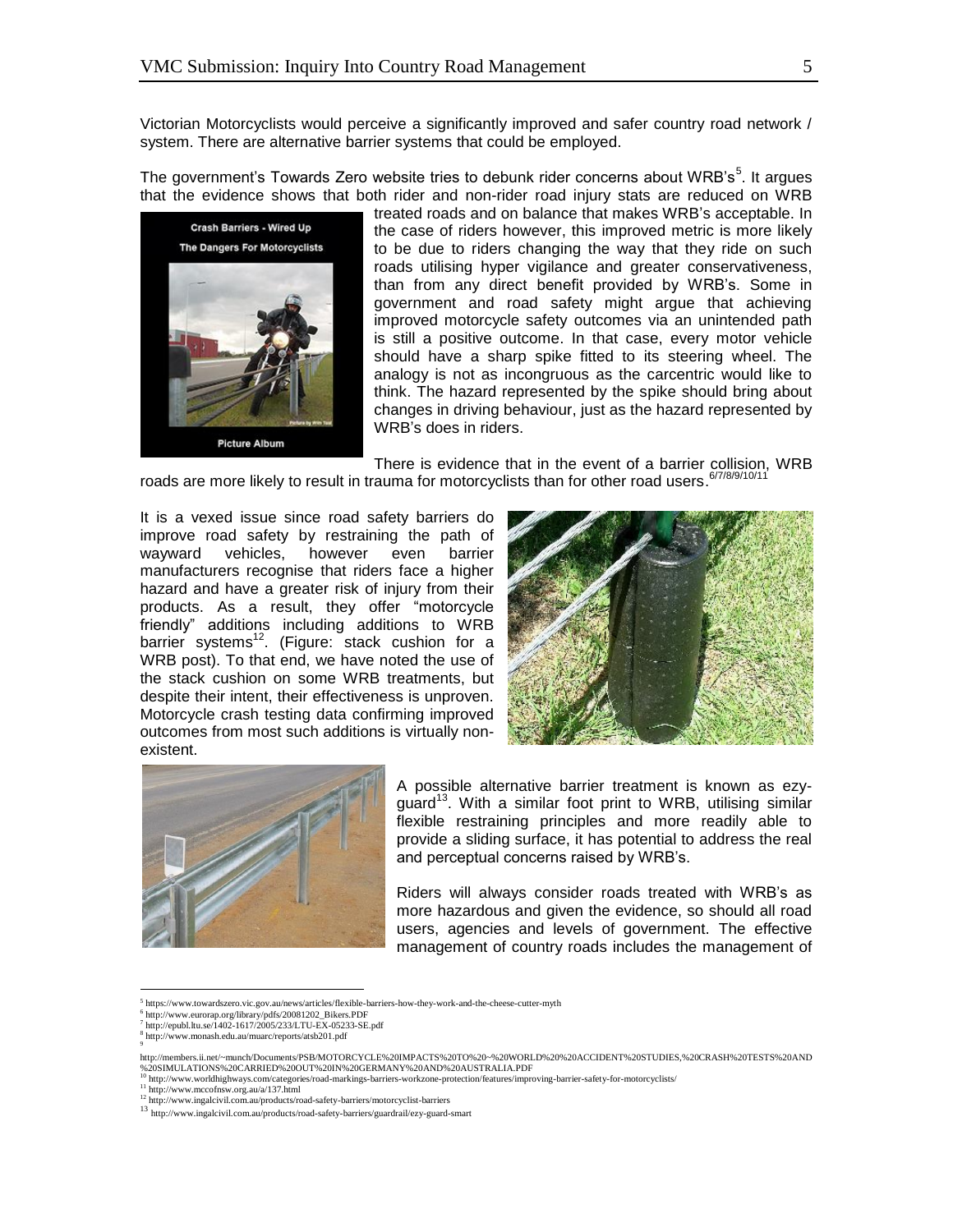road safety, which should be effectively managed for all road users, not just for some groups at the expense of another.

> Better use of improving funding levels and better safety outcomes for riders can be achieved through application of the "Making Roads Motorcycle Friendly Guide". Utilising alternatives to WRB's better manages rider road safety on country roads.

#### **2/The Existing Funding Model and its Lack of Effectiveness for Country Victoria.**

As discussed above, the growing number of roads with defects appears correlated with ongoing reductions in road funding. The declining funding appears to have been reversed in recent times, but there is obviously a lot of latency in the system. Increase in wear and tear is also correlated to other factors such as weather, age and traffic volumes. These factors and their impact are largely trackable and predictable, which raises an important point for any successful funding model. Any model for funding road maintenance and upkeep should have a strong predictive and proactive element to it. Anecdotally, it appears that VicRoads has utilised a greater proportion of reactive maintenance than predictive maintenance in the country road space.

As evidence of how funding models need to shift, one need only look at the application of the Motorcycle Safety Levy (MSL). The MSL is an annual fee applied to registered owners of motorcycles which provides a hypothecated source of funds that can be utilised for approved MSL safety projects. (Refer to the 2011/12 Victorian Road Safety Committee Parliamentary



 $\overline{a}$ 

Inquiry into Motorcycle Safety report for an extensive investigation of the MSL program). Where MSL funding was used to treat motorcycle "black spots" and "black runs" by way of road engineering improvements and repairs, research has shown an improvement in road safety outcomes for both riders, and importantly, non-riding road users.<sup>14</sup>.

One of the learnings from the MSL is that the existing protocols and road safety metrics for such roads were insufficient to attract general revenue funding for such successful treatments. The availability of the hypothecated funds allowed these works and their priority to be assessed via a different set of criteria. Given that all road users benefitted, arguably then, the works should have been funded by all road users, aka general revenue, and that the works should have

attracted funding because they were sensible works to conduct. This alone suggests that a funding model rethink is needed.

Other organisations such as the  $RACV^{15}$  and the Victorian Auditor General<sup>16</sup>, have done work and analysis on the management and funding of country roads. The VMC does not wish to offer further analysis in this area, except to say that the funding models clearly need revising, as does the underlying assessment criteria.

<sup>&</sup>lt;sup>14</sup>www.vicroads.vic.gov.au/~/media/files/documents/safety-and-road-rules/evaluation-of-the-motorcycle-blackspot-program.pdf

<sup>15</sup> https://www.racv.com.au/membership/member-benefits/royalauto/motoring/information-and-advice/is-enough-being-done-to-maintain-regional-roads.html

<sup>16</sup> https://www.audit.vic.gov.au/report/maintaining-state-controlled-roadways